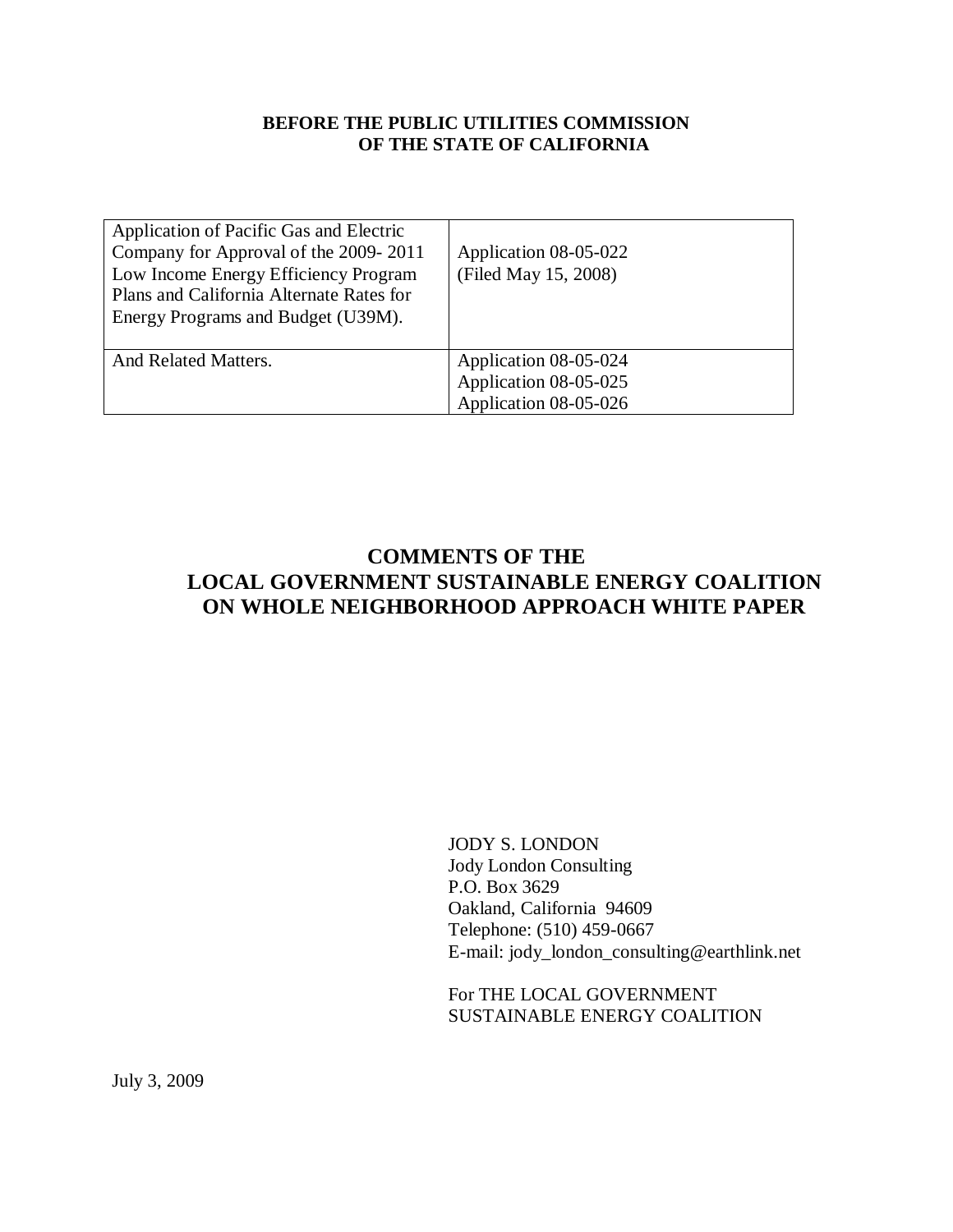### **I. INTRODUCTION**

In accordance with the June 2, 2009 Ruling of Administrative Law Judge Kim, and the subsequent e-mail ruling on June 12, the Local Government Sustainable Energy Coalition<sup>1</sup> ("LGSEC") submits these comments on the *Whole Neighborhood Approach – White Paper* prepared by the Energy Division staff of the California Public Utilities Commission ("Commission"). This idea is one in which local governments are interested. Some are developing a whole neighborhood approach as part of applications for Block Grants under the American Recovery and Reinvestment Act ("ARRA" or "Stimulus Package"). As a threshold matter, the program also should be available to moderate income customers, a group of customers that otherwise often lacks resources to take advantage of energy efficiency programs.

#### **II. RESPONSE TO QUESTIONS POSED BY THE ALJ**

Below LGSEC responds to the questions posed in the ALJ Ruling.

*What are the most prominent logistical changes that need to be made for LIEE program delivery to implement the Whole Neighborhood Approach? How will it improve current program delivery? What are some of the challenges?*

#### Designated Lead Entity

 $\overline{a}$ 

The proposal would benefit from a designated lead entity. The White Paper describes the many organizations that should potentially be involved in a whole neighborhood program, but it does not indicate which of them should be the lead. The White Paper also should distinguish between a lead at the state level for ensuring that Whole Neighborhood programs are deployed across the state, but also at the local level. As indicated above, some local governments are

 $<sup>1</sup>$  The Local Government Sustainable Energy Coalition includes: the Association of Bay Area Governments, the</sup> Association of Monterey Bay Area Governments, the City of Berkeley, the City of Huntington Beach, the City of Irvine, the City of Pleasanton, the City and County of San Francisco, the City of Santa Monica, the County of Los Angeles, the County of Marin, the County of Ventura, the Energy Coalition, the South Bay Cities Council of Governments. Each of these organizations may have different views on elements of these comments, which were approved by the LGSEC's Board.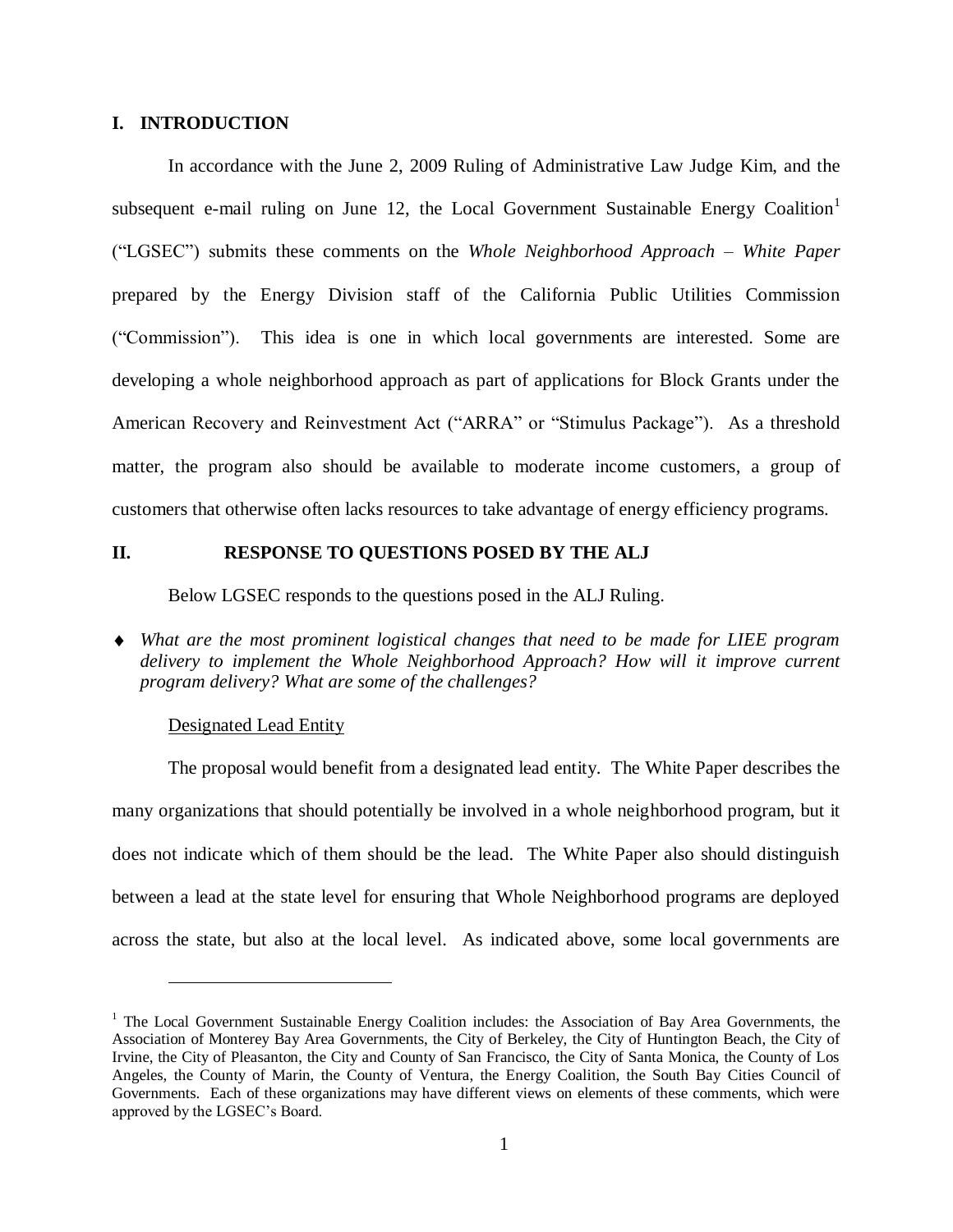proposing programs very similar to the Whole Neighborhood proposal as part of their strategy to take advantage of Stimulus funds.

The White Paper assumes that the utilities will be lead entity for this effort. While the utilities certainly need to be included, and must provide data that will help the program run more efficiently, they are not necessarily the best entity to be the lead. The Commission must keep in mind the many disparate funding sources that can be brought to bear on this effort, as noted in the White Paper; the utilities do not have access to or control many of these funding sources.

The Commission should consider that there may be different lead entities for Whole Neighborhood programs in different communities. In larger cities, it might be the cities. In other areas, the Commission should look to regional energy offices as natural entities for this role. For example, the California Center for Sustainable Energy, the Redwood Coast Energy Authority, the Ventura County Regional Energy Alliance, and the South Bay Environmental Services Center all have established themselves as the central clearinghouse in their respective regions for information and services on energy efficiency and other sustainability issues. Many of these entities are part of an existing council of governments, or operate as joint powers authorities of government entities in a region.

A regional energy office would be able to coordinate among city housing authorities, county housing authorities, non-profit housing developers that operate low income housing, and other stakeholders. For example, a housing authority might want to use Stimulus funds to purchase foreclosed homes and renovate them so they meet building code before resale. A regional energy office could help the housing authority upgrade the renovations to be model green homes. The regional energy office could build a "mobile green energy efficiency

2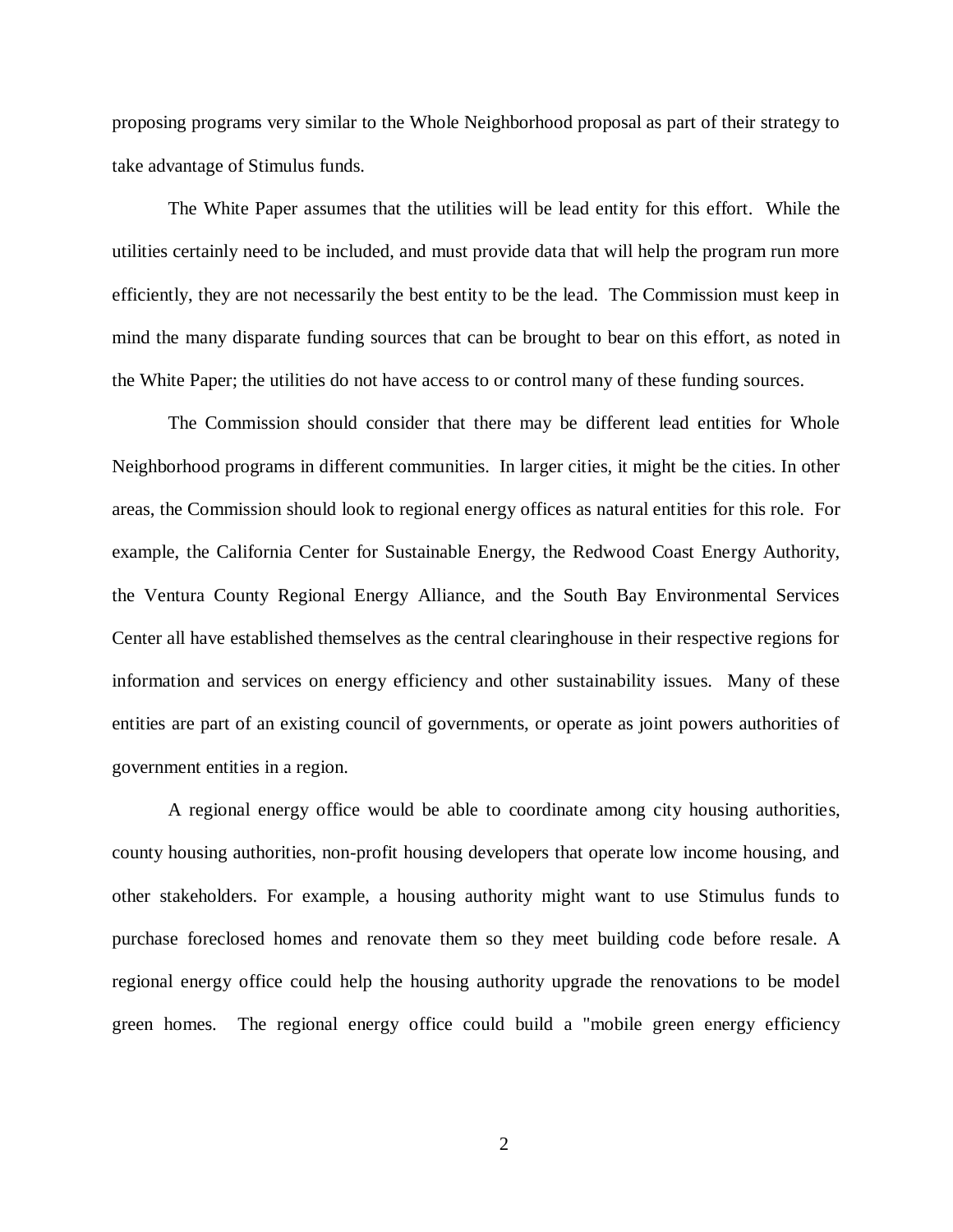workforce" that specializes in renovation and weatherization work, and encourages green home mortgage finance, perhaps through participation in AB 811 type programs.

### Outreach to Qualifying Customers

The White Paper should address more directly the issue of access, because many lowincome customers do not own their homes. The program should include a component that is targeted at identifying and contacting property owners – an area where local government access to property tax owner information will be helpful. The program also should include an outreach segment focused on property managers, who often make maintenance recommendations and decisions for property owners.

#### Outreach to Qualifying Property Owners

Similarly, in thinking about the target audiences for the Whole Neighborhood program as it pertains to low income customers, the Commission must remember that seniors and low income families may not be high computer users, so online techniques may not be effective. The suggestion to use press releases and social networking seems the most useful approach, and can be coordinated with local governments, mobile home and home owners associations, and housing authorities, senior housing, senior centers, health clinics that serve low income customers, schools that have high populations of students that qualify for Free and Reduced lunch, and other organizations and places.

#### Additional Qualifying Facilities

Buildings eligible for participation in Whole Neighborhood programs should include schools, libraries, recreation centers and other public buildings, as long as they are located in redevelopment areas or other areas whose residents are primarily low income. These buildings serve the same population that is being targeted for participation in Whole Neighborhood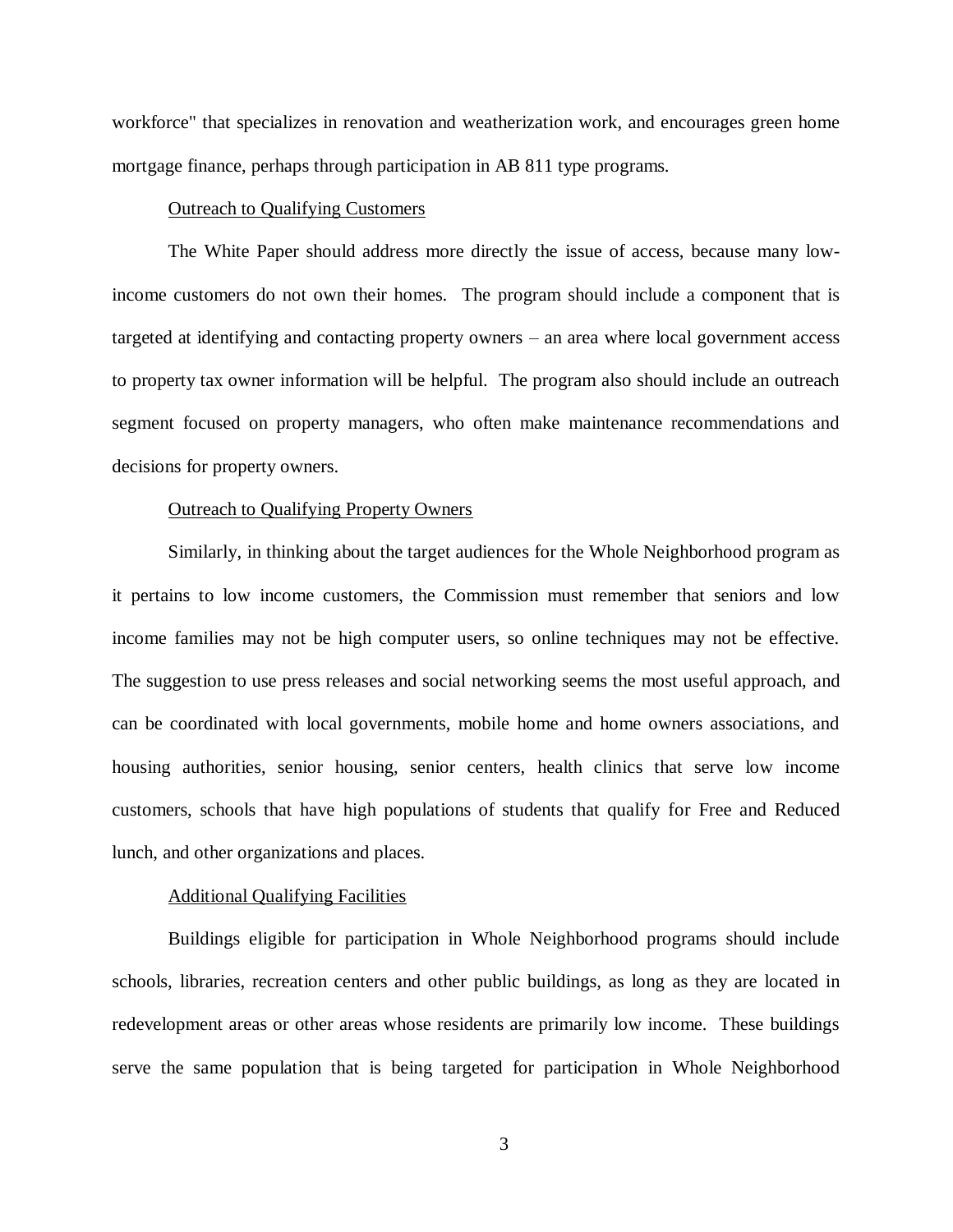programs. Performing the range of services anticipated under the program in these buildings will provide residents with an opportunity to see first-hand how they work, and what is involved. When tied to a commitment to use local labor, with an emphasis on green workforce programs, performing weatherization on other public buildings will help build word of mouth support for the program. One requirement for participating public buildings might be that there will be a signage that describes the building's participation in the program, and also an information kiosk in the lobby that provides more information.

## Program Activities

In terms of program operation, in Wave 1, the list of program activities must include disposal of compact fluorescent lamps ("CFLs"). CFLs are considered hazardous waste because they contain mercury. Their proper disposal falls to local governments. If this is not addressed ahead of time, this could create an unfunded mandate for local governments.

The program also should include an entire component on appliance assessment, as detailed below:

- Remove functioning secondary/old refrigerators/freezers (with education and customer support)
- Check for "vampire" electric loads associated with electronics
- Provide smart power strip for home communication centers (cell phone, computer, television/entertainment center, etc)
- Assess air conditioning for applicability to summer load shift programs; particularly advise seniors who stay in the home and may not fit program but need levelized billing and/or life alert programs
- Provide a plug-in appliance timer
- Outdoor motion sensor  $\bullet$

#### Program Coordination

An essential key to coordination will be the extensive use of the utilities' data base to determine who has already been served and begin to share the data, as indicated in the White Paper. This is particularly true in Southern California, where both Southern California Edison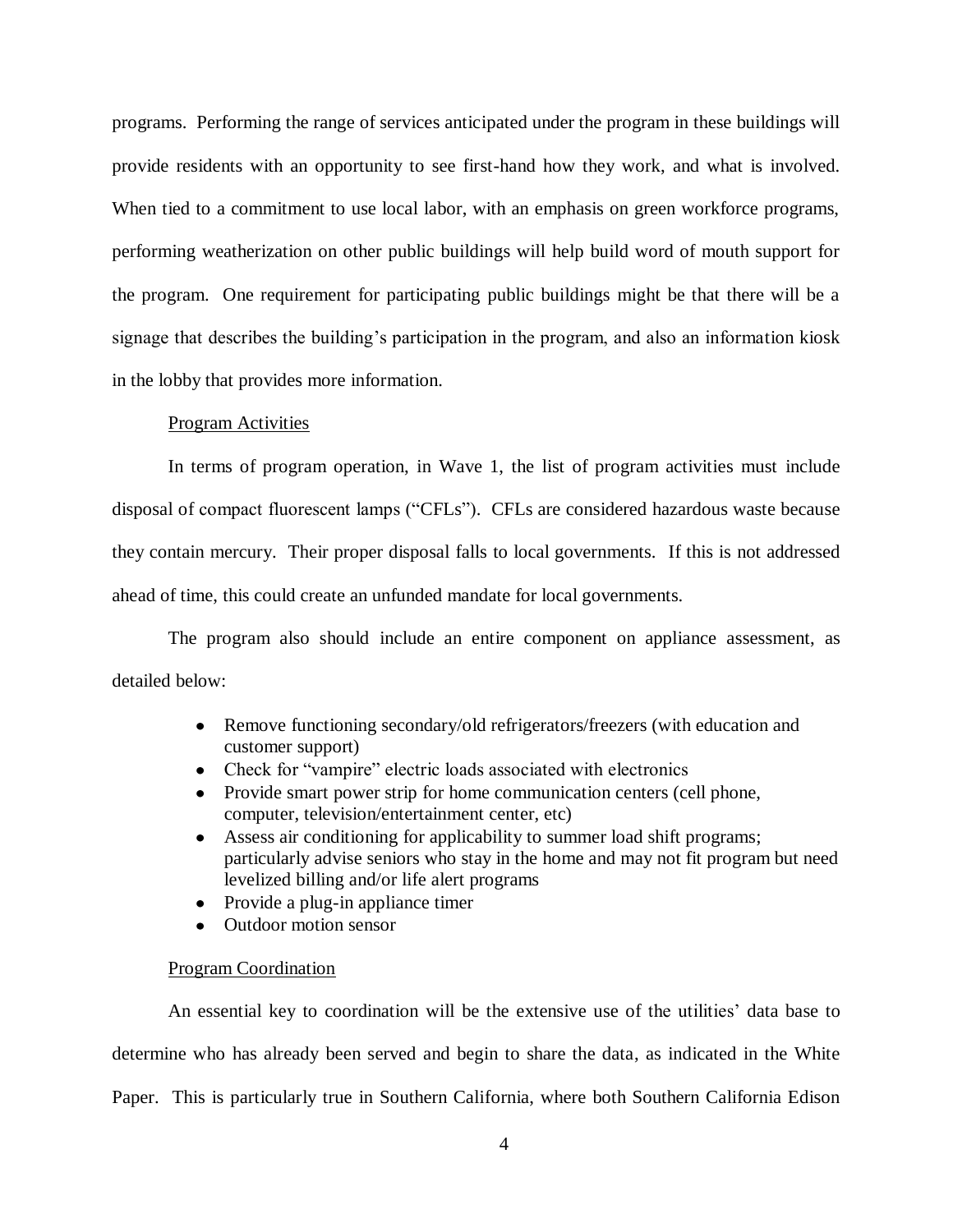and Southern California Gas will be involved. Contractors should be selected on the basis of their ability to work with both utilities and minimize duplication of contract process, administration process and marketing efforts. Further, the team approach could be useful if coordinated with local government partnership programs whose efforts are regional or single cities, but within a targeted low income area. (This may pertain only in Riverside or San Bernardino Counties, as these may be the best targets to reach the 300,000+ customer target)

*To what extent have entities delivering LIEE measures worked with local governments in the past to implement energy efficiency program delivery? How do you envision using local governments and other organizations assisting and enhancing LIEE program delivery under the Whole Neighborhood Approach?*

The White Paper correctly identifies the need for stronger coordination among the many entities that work with low income communities. Within local government, low income work often is coordinated out of a housing authority or economic development entity. These organizations do not always possess expertise in public works and/or energy efficiency. The LGSEC has recommended in A.08-07-021, et al. that utilities should fund a Resource Conservation Manager for large local government entities or regional groupings of smaller local government entities.<sup>2</sup> This position could be housed in a regional energy office. The Whole Neighborhood approach is another area where the expertise and experience of a Resource Conservation Manager would make an invaluable contribution to achieving energy efficiency goals.

The LGSEC agrees with the White Paper that there is opportunity for stronger coordination and collaboration among existing utility programs.

*What mechanisms would your organization like to see enacted that would ensure the fair allotment of leads (and subsequent contract work) amongst several CBOs/contractors* 

 $\overline{a}$ 

<sup>2</sup> *Comments of Local Government Sustainable Energy Coalition on Amended Utility Applications for 2009-2011 Energy Efficiency Program*, April 17, 2009, pp. 11-13 and Appendix A, filed in A.08-07-021 et al.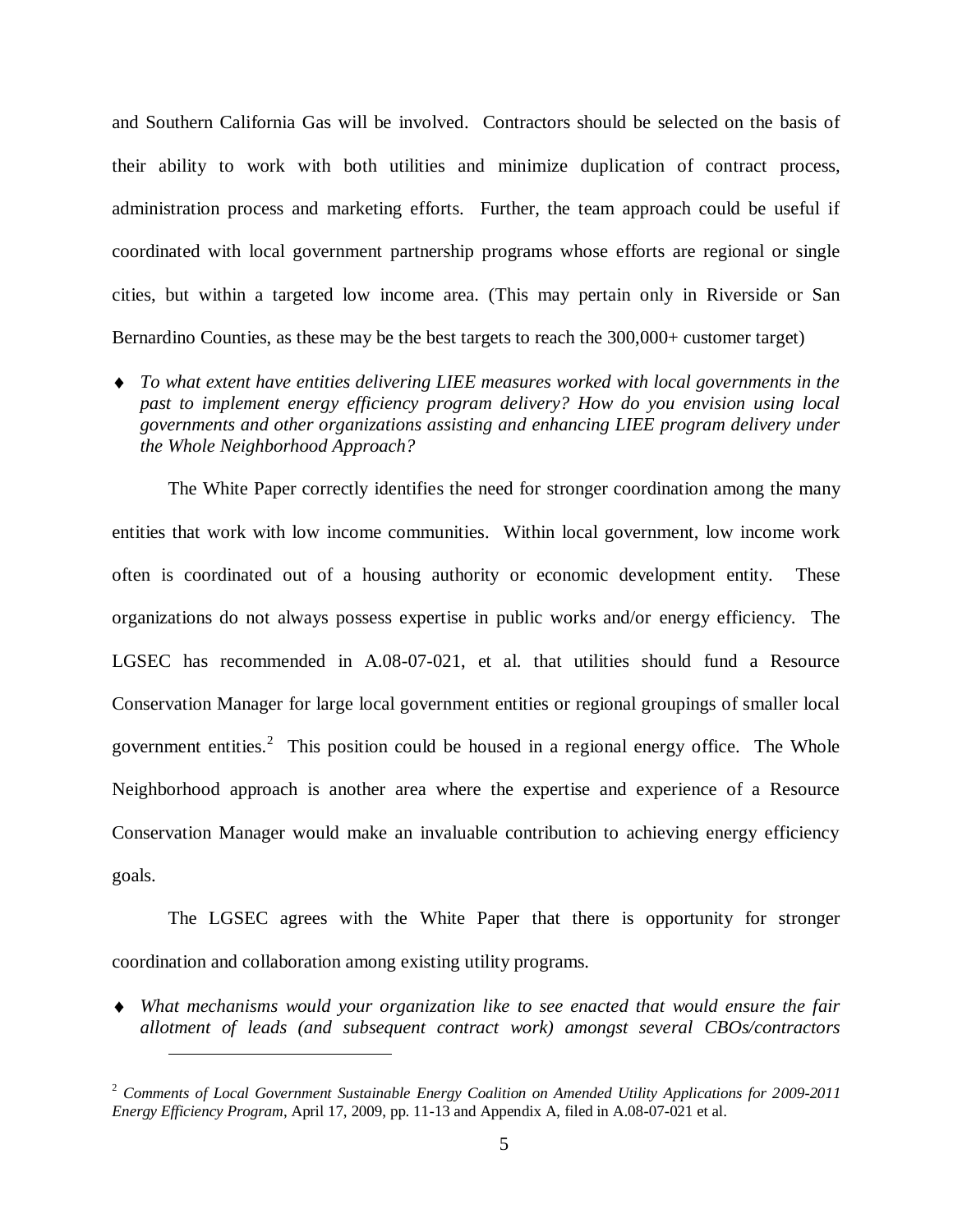*working within the same WNA neighborhood event? Could this mechanism be used to "space" LIEE work throughout the year?*

The Commission must keep in mind that some local governments have local vendor policies that are designed to provide jobs to local residents. Particularly in these economic times, the Commission can help by requiring the training and use of local residents. This will assist with green workforce development. Some local governments also have prevailing wage requirements, which must be respected.

Similarly, there may be issues with volunteers and insurance requirements in California. To the extent the program will rely on volunteers, requirements around their participation should be fully vetted in advance so they are not turned away.

#### **III. CONCLUSION**

The LGSEC supports the adoption of a Whole Neighborhood Approach. Local governments are developing similar programs of their own, as part of their ARRA activities, and should be integral participants in whole neighborhood programs. The program should be modified to include moderate income customers, and public buildings such as schools, libraries, and recreation centers. Whole neighborhood programs should be mindful of disposal issues associated with CFLs, and should include a component on appliance assessment. Regional energy offices are ideal entities to coordinate whole neighborhood programs in specific regions. These efforts can be supported by Resource Conservation Managers within local governments. Whole Neighborhood programs can be excellent vehicles to support green workforce development, and should abide by any local labor, prevailing wage, or similar local policies.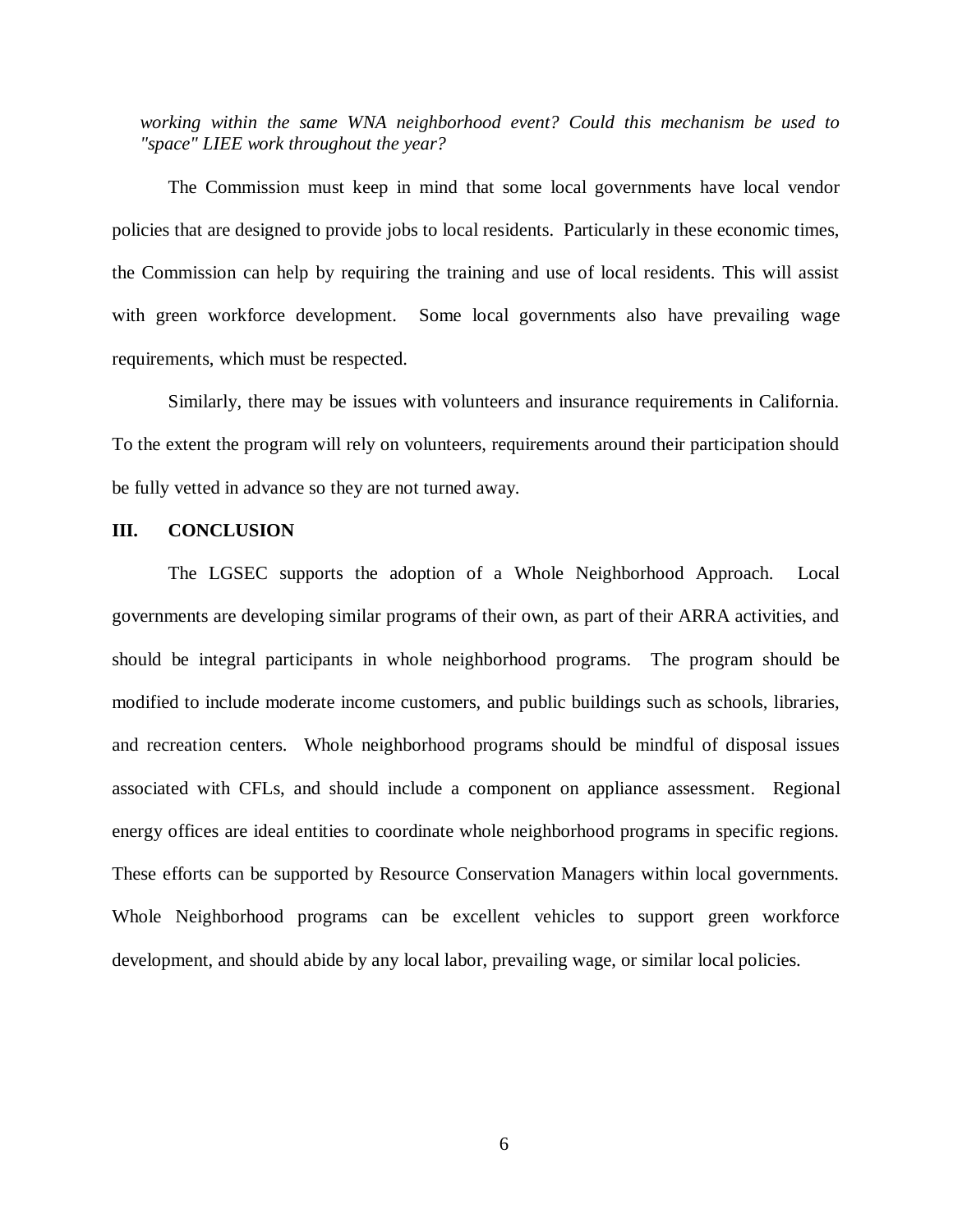Dated: July 3, 2009 Respectfully submitted,

Jody Inder By:

Jody S. London

Jody London Consulting P.O. Box 3629 Oakland, California 94609 Telephone: (510) 459-0667 E-mail: jody\_london\_consulting@earthlink.net

For THE LOCAL GOVERNMENT SUSTAINABLE ENERGY COALITION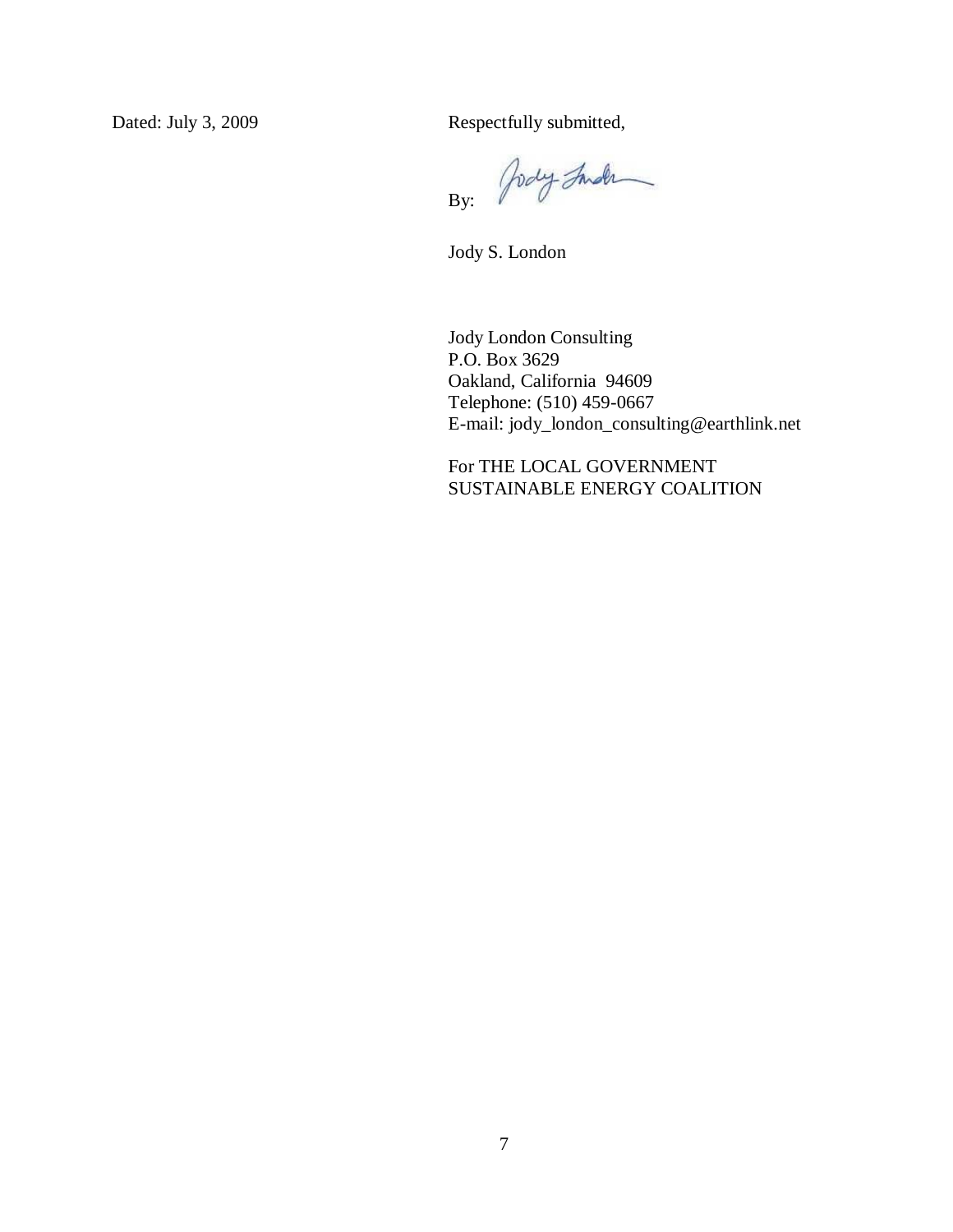# **CERTIFICATE OF SERVICE**

**\_\_\_\_\_\_\_\_\_\_\_\_\_\_\_\_\_\_\_\_\_\_\_\_\_\_\_\_\_\_\_\_\_\_\_\_\_\_\_\_\_\_**

I, Jody London, certify that I have, on this date, served a copy of "Comments Of The Local Government Sustainable Energy Coalition On Whole Neighborhood Approach White Paper" on all known parties to A.08-05-022, A.08-05-024, A.08-05-07-025, and A.08-05-026 by transmitting an e-mail message with the document attached to each party named in the official service list, and by serving a hard copy on the Administrative Law Judge.

I declare under penalty of perjury, pursuant to the laws of the State of California, that the foregoing is true and correct.

Dated July 3, 2009 in Oakland, California.

Jody Inder \_\_\_\_\_\_\_\_\_\_\_\_\_\_\_\_\_\_\_\_\_\_\_\_\_\_\_\_\_\_\_\_\_

Jody London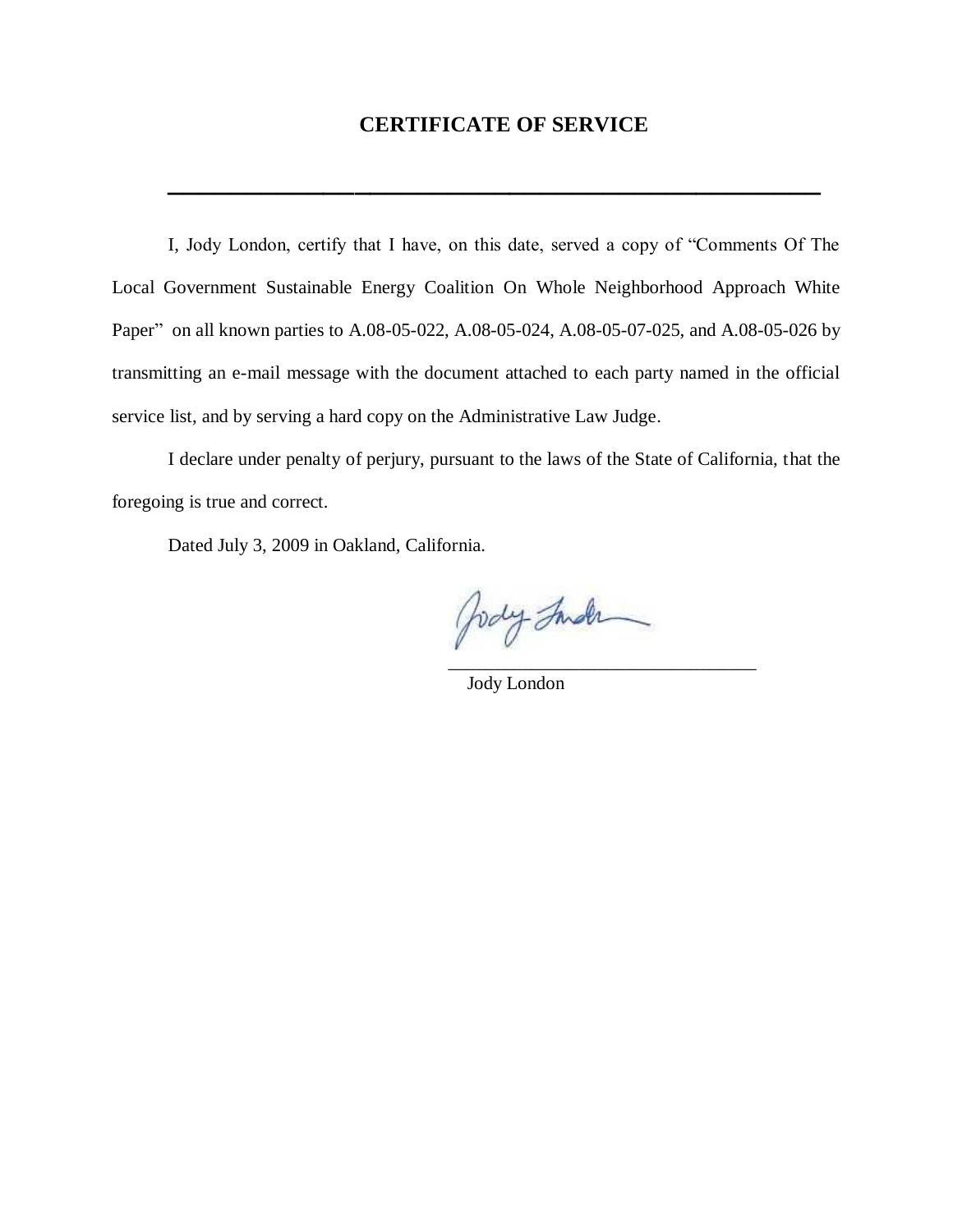**Proceeding: A0805022 - PG&E - FOR APPROVAL Filer: PACIFIC GAS AND ELECTRIC COMPANY List Name: LIST Last changed: July 1, 2009** 

**Proceeding: A0805024 - SDG&E - FOR APPROVAL Filer: San Diego Gas & Electric Company List Name: LIST Last changed: July 1, 2009** 

**Proceeding: A0805025 - SOCAL GAS - FOR APPR Filer: Southern California Gas Company List Name: LIST Last changed: July 1, 2009** 

**Proceeding: A0805026 - EDISON - FOR APPROV Filer: Southern California Edison Company List Name: LIST Last changed: July 1, 2009** 

bobbi.sterrett@swgas.com keith.layton@swgas.com valerie.ontiveroz@swgas.com emello@sppc.com mthorp@sempra.com alexsot@aol.com socal.forum@yahoo.com richvilla4@hotmail.com luis@winegardenergy.com arago@qcsca.com montoym1@sce.com stacie.schaffer@sce.com kswitzer@gswater.com rkmoore@gswater.com dwood8@cox.net bpatton\_rancho@sbcglobal.net gbaker@sempra.com khassan@sempra.com jyamagata@semprautilities.com lflores@americanInsul.com sundnr2@sbcglobal.net abrice@rhainc.com pk@utilitycostmanagement.com jmann@pmelaw.com ben@renaissanceinc.net gredican@caasm.org

wparker@baprc.com hayley@turn.org kwz@cpuc.ca.gov rhd@cpuc.ca.gov dfc2@pge.com epoole@adplaw.com lcorrea@lif.org irene@igc.org cjn3@pge.com jwwd@pge.com ralf1241a@cs.com davidclark@synergycompanies.org julieenergyeff@aol.com robertg@greenlining.org samuelk@greenlining.org pucservice@dralegal.org pucservice@dralegal.org sebesq@comcast.net phofmn@aol.com mike@alpinenaturalgas.com steve.heim@mascocs.com billjulian@sbcglobal.net carolyncox2@sbcglobal.net glw@eslawfirm.com hodgesjl@surewest.net westgas@aol.com

lperez@cresource.org cristalfour@aol.com sberg@shhip.org michelle.mishoe@pacificorp.com ryan.flynn@pacificorp.com sesco@optonline.net jmeyers@naima.org dm@getwise.org chilen@sppc.com tdillard@sppc.com spatrick@sempra.com Senpolanco22@aol.com ron@relenergy.com Jose.atilio@gmail.com wallis@winegardenergy.com wallis@winegardenergy.com pssed@adelphia.net akbar.jazayeri@sce.com Case.Admin@sce.com parkhijf@sce.com jeannie.harrell@sce.com Jennifer.Shigekawa@sce.com john.fasana@sce.com larry.cope@sce.com monica.ghattas@sce.com pete.zanzot@sce.com